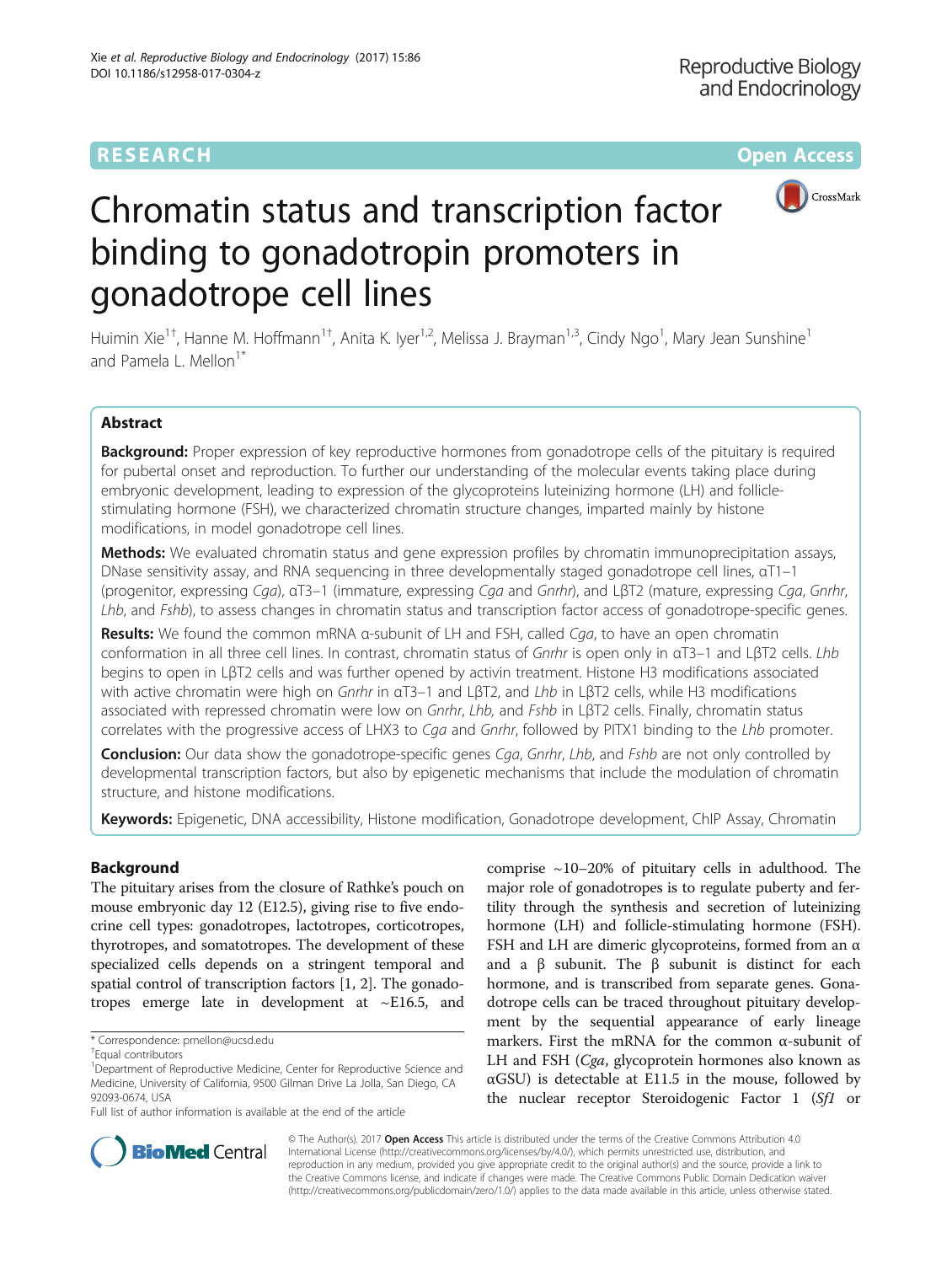Nr5a1), and the gonadotropin-releasing hormone receptor (Gnrhr). Finally, the gonadotropin hormone beta subunit mRNAs emerge at E16.5 for Lhb and E17.5 for Fshb [\[3\]](#page-9-0).

Specification of cell fate is controlled by a combination of transcription factors acting on cis-regulatory elements, as well as epigenetic mechanisms that include the modulation of chromatin structure [[4, 5\]](#page-9-0). Gene activation and repression are specifically regulated through changes in chromatin structure imparted mainly by histone modifications and DNA methylation. Inactive genes typically display condensed chromatin that is resistant to DNaseI digestion, and show histone H3 deacetylation and methylation [[6, 7\]](#page-9-0). Active genes and regulatory elements are often in an open chromatin conformation to facilitate binding of regulatory proteins.

The access of transcription factors to the chromatin requires the relaxation of chromatin, leading to an open conformation and increased sensitivity to DNAseI digestion [\[8](#page-9-0)–[10\]](#page-9-0). The regulation of chromatin status is complex and its analysis requires multiple complementary approaches. Open chromatin is often associated with acetylation at histone H3 and tri-methylation at histone H3-lysine 4 (H3K4) [[6](#page-9-0), [7](#page-9-0)]. In addition, certain combinations of histone modifications are thought to distinguish different regions within a given gene, i.e., promoters versus enhancers. For example, active promoters show high levels of tri-methylation and low levels of monomethylation at H3K4; whereas enhancers show the opposite methylation pattern at H3K4 [\[11](#page-9-0)]. The dynamic nature of chromatine modifications, are key in they role to control chromatine compaction and gene expression. Indeed, histone deacetylases (HDAC) allow histone deacetylation, leading to chromatin compaction [\[12, 13](#page-9-0)]. The conversion of chromatin from an inactive to active state at genes involved in differentiation is thought to promote the maturation of progenitor and precursor cells, however the chromatin status changes taking place during gonadotrope maturation are still poorly understood due to the complex cell composition of the pituitary.

Molecular investigation of the regulation of gonadotrope gene expression has been greatly facilitated by the use of well-characterized, cultured cell lines that represent different maturation stages of gonadotropes  $[14–17]$  $[14–17]$  $[14–17]$ . The  $\alpha$ T1– 1 cell line represents a progenitor to the gonadotrope and/or thyrotrope lineages [\[15\]](#page-9-0) and expresses the single common glycoprotein hormone subunit gene, Cga [[18](#page-9-0)]. The immature gonadotrope  $\alpha$ T3–1 cell line expresses both *Cga* and *Gnrhr*, and the mature gonadotrope LβT2 cell line expresses all four gonadotrope-specific genes Cga, Gnrhr, Lhb, and Fshb [[5](#page-9-0), [15, 19, 20\]](#page-9-0). We and others have previously shown that these unique cell lines are excellent model systems for investigating the molecular mechanisms of gonadotrope differentiation [\[5](#page-9-0), [15](#page-9-0), [19, 21](#page-9-0)–[26](#page-9-0)]. Moreover, these cell lines express the known tissuespecific regulators of the four gonadotrope-specific differentiated target genes including Sf1, Lhx3, Pitx1, Runx, Foxl2, and Gata2 [\[22, 24, 25, 27](#page-9-0)–[31\]](#page-9-0), and their binding sites in the proximal promoters of the gonadotropespecific genes have been defined either experimentally or bioinformatically [\[5](#page-9-0), [29, 32](#page-9-0)–[34\]](#page-10-0). These tissue-specific transcription factors play direct roles in regulating the transcription of the gonadotrope-specific target genes, yet the coordinated program of gonadotrope maturation remains to be elucidated [[35](#page-10-0), [36](#page-10-0)]. Recent work has begun to address this topic by analyzing the epigenetic regulation of gonadotrope specific genes [\[5](#page-9-0)]. To further our understanding of the global chromatin status of the gonadotrope-specific genes during gonadotrope maturation, and obtain a more comprehensive understanding of the changes in chromatin status allowing specific expression of key gonadotrope markers, we investigated chromatin status and its correlation to gonadotrope gene expression in our model pituitary lineage cell lines.

## Methods

## Cell culture

To establish how chromatin status on key gonadotrope genes changes during gonadotrope cell maturation, we studied three model immortalized mouse gonadotrope cell lines  $αT1-1$ ,  $αT3-1$ , and LβT2, as well as two control cell lines, the mouse thyrotrope cell line  $T\alpha T1$ , and the mouse fibroblast cell line, NIH3T3 (ATCC). All cell lines were cultured in DMEM with 4.5% glucose (Mediatech Inc., Herndon, VA), 10% fetal bovine serum (Gemini Bio, West Sacramento, CA), and 1× penicillinstreptomycin (Life Technologies, Inc./Invitrogen, Grand Island, NY) in 5%  $CO<sub>2</sub>$  at 37 °C. Cells were seeded on 10 cm dishes (Nunc, Roskilde, Denmark) and harvested at subconfluency. For hormone treatment of LβT2 cells, cells were serum-starved for 16 h in DMEM containing 4.5% glucose, 1× penicillin-streptomycin and 0.1% bovine serum albumin. Cells were then treated for 4 h with 100 ng/ml GnRH (Sigma-Aldrich, St. Louis, MO) ± 25 ng/ml activin (Calbiochem, La Jolla, CA) before they were harvested for the DNase sensitivity assay.

#### DNase sensitivity assay

Actively transcribed chromatin is characterized by being in an open conformation, allowing easy access of transcription factors to their binding sites. This open chromatin increases the sensitivity of the chromatin to DNaseI. To establish to what degree the gonadotrope promoters of model gonadotrope cell lines would increase their sensitivity to DNaseI treatment during maturation we performed a DNase sensitivity assay. DNase sensitivity assay was performed as previously described [[37\]](#page-10-0). In brief, αT1–1, αT3–1, LβT2, and NIH3T3 cells were lysed in hypotonic buffer and nuclei were isolated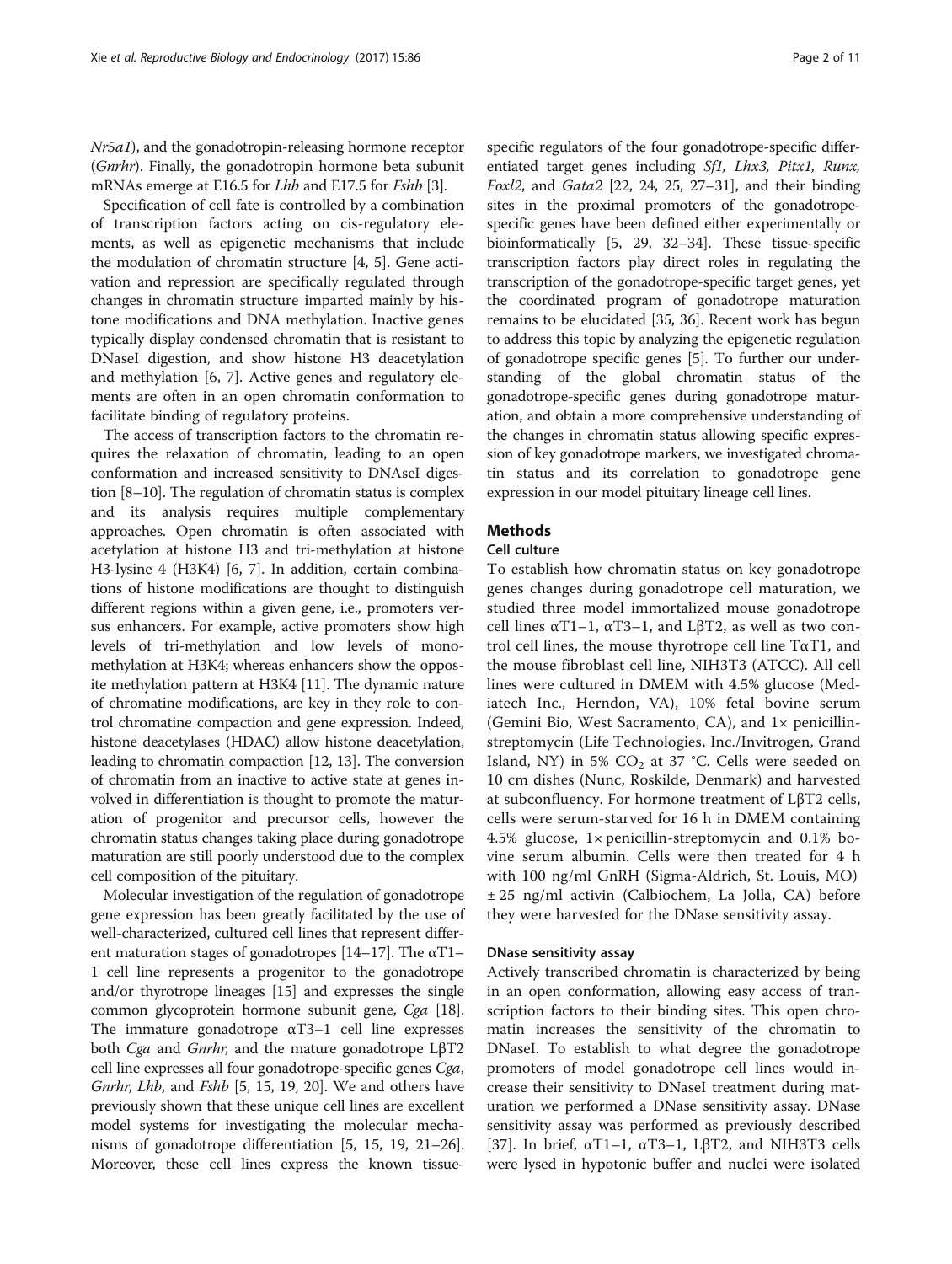<span id="page-2-0"></span>by centrifugation at 2200 g for 5 min at 4 °C. Intact nuclei were resuspended in 1X DNaseI Reaction Buffer (Promega, Madison, WI) containing 2% glycerol. Equal amounts of nuclei were added to increasing quantities of DNaseI (Promega) in 1X DNase Reaction Buffer, ranging from 0 units (U) to 7.5 U, and incubated at 37 °C for 5 min. DNaseI was inactivated using DNaseI Stop Solution (Promega) and incubation at 65 °C for 10 min. Treated nuclei were lysed in Nuclei Lysis Buffer followed by RNase A and Proteinase K digestion. Genomic DNA was then isolated by extraction twice with phenol/ chloroform/isoamyl alcohol and once with chloroform. DNA was ethanol precipitated and resuspended in Tris-EDTA buffer followed by 55 °C incubation for one hour. qPCR was performed using SYBR Green supermix and an iQ5 real-time PCR machine (BioRad). Primer sequences are detailed in Table 1. Forty ng of DNA from each treatment condition was quantitated relative to a standard curve of dilutions of undigested DNA. Data from each primer set were normalized to the active gene, Actb, or to the vehicle treatment as stated in the figure legends [\[37](#page-10-0)].

#### Chromatin immunoprecipitation (ChIP)

To evaluate transcription factor binding to key gonadotrope gene promoters, we performed ChIP assays. ChIP assays were performed as previously described [[38\]](#page-10-0). Chromatin was sonicated to an average length of 300–500 bp using a Branson Sonifier 250 (Branson Ultrasonics Corp., Danbury, CT). Antibodies recognizing specific histone modifications were: anti-acetyl-Histone-H3 (06–599; Millipore, Temecula, CA), anti-trimethyl-Histone H3- Lys4 (07–473; Millipore), anti-dimethyl-Histone H3-Lys9 (ab1220; Abcam), all of which are ChIP-grade antibodies.

Table 1 Primers used for qRT-PCR for ChIP and DNase sensitivity assays

| Primer  |                                        | Product length | Chrom-osome | Localization |             |
|---------|----------------------------------------|----------------|-------------|--------------|-------------|
| Name    | Sequence (5'-3')                       |                |             | Start        | End         |
| Actb-F  | GGCCAGCGTTTGCCTTTTATGGTAATAAT          | 181            | 5           | 142,905,689  | 142,905,869 |
|         | Actb-R CGAACTATCAAGACACAAAAGAAGGCTATA  |                |             |              |             |
| Fshb-F  | GGTGTGCTGCCATATCAGATTCGG               | 280            | 2           | 107,059,594  | 107,059,873 |
|         | Fshb-R GCATCAAGTGCTGCTACTCACCTGTG      |                |             |              |             |
| Gnrh-F  | CAGCAGGTGTTGCAATTACATTCACCATTAAG       | 227            | 14          | 67,745,100   | 67,745,326  |
|         | Gnrh-R CCTGTTTGGATGTGAAAGTCAAAGGGATCTC |                |             |              |             |
| Cga-F   | GAAAATGGCCAAATGCTCTC                   | 193            | 4           | 34,893,533   | 34,893,725  |
|         | Cga-R TGTTCCCAGCTGCACATAAG             |                |             |              |             |
| Lhb-F   | CGAGTGTGAGGCCAATTCACTGG                | 218            | 7           | 45,420,767   | 45,420,984  |
|         | Lhb-R GGGCCCTACCATCTTACCTGGAGC         |                |             |              |             |
| Gnrhr-F | ATCAGAAGTAACAGGGACTCCACTC              | 202            | 5           | 86,197,672   | 86,197,873  |
|         | Gnrhr-R AGGCAGTAGAGAGTAGGAAAAGGAAG     |                |             |              |             |

Localization and product length (bp) from the UCSC Genome Browser using the Mouse Dec. 2011 (GRCm38/mm10) Assembly.

To recognize phosphorylated polymerase, ChIP-grade anti-RNA polymerase II CTD repeat YSPTSPS (phospho S5) (ab5131; Abcam, Cambridge, MA), was used. Immunoprecipitated DNA and DNA from input chromatin were analyzed for sequences of interest by qRT-PCR using promoter-spanning primers specified in Table 1. For ChIP assays comparing  $\alpha$ T1-1,  $\alpha$ T3-1, and LβT2 chromatin, the percentage of enrichment of antibody signal over IgG was calculated for each primer set. IgG was the same species and source as the comparison antibody. Then, values for activating chromatin marks were normalized to those for the inactive gene Gnrh1. For repressive chromatin marks, values were normalized to the highly active gene *Actb* [\[37](#page-10-0)–[39](#page-10-0)].

## Association of transcription factors by ChIP

Antibodies were ChIP grade or previously validated for ChIP assays: anti-LHX3 (L2202, US Biological, MA) [[25\]](#page-9-0), anti-PITX1 (sc-18,922X, Santa Cruz, ChIP grade). Immunoprecipitated DNA was analyzed for sequences of interest by qRT-PCR using promoter-specific primers shown in Table 1. For ChIP assays comparing  $\alpha$ T1-1, αT3–1, and LβT2 chromatin, the percentage of enrichment of antibody signal over IgG was calculated for each primer set. Values were then normalized to those for the inactive gene Gnrh1 [\[37](#page-10-0), [38\]](#page-10-0).

## RNA sequencing

To establish if gene expression levels in the studied cell lines correlated with chromatin status, we performed RNA sequencing. RNA was isolated from  $\alpha$ T1–1,  $\alpha$ T1– 3, LβT2, TαT1, and NIH3T3 cells using TRIzol® (Invitrogen, Grand Island, NY), as per the manufacturer's instructions, and treated with Turbo DNA-free DNase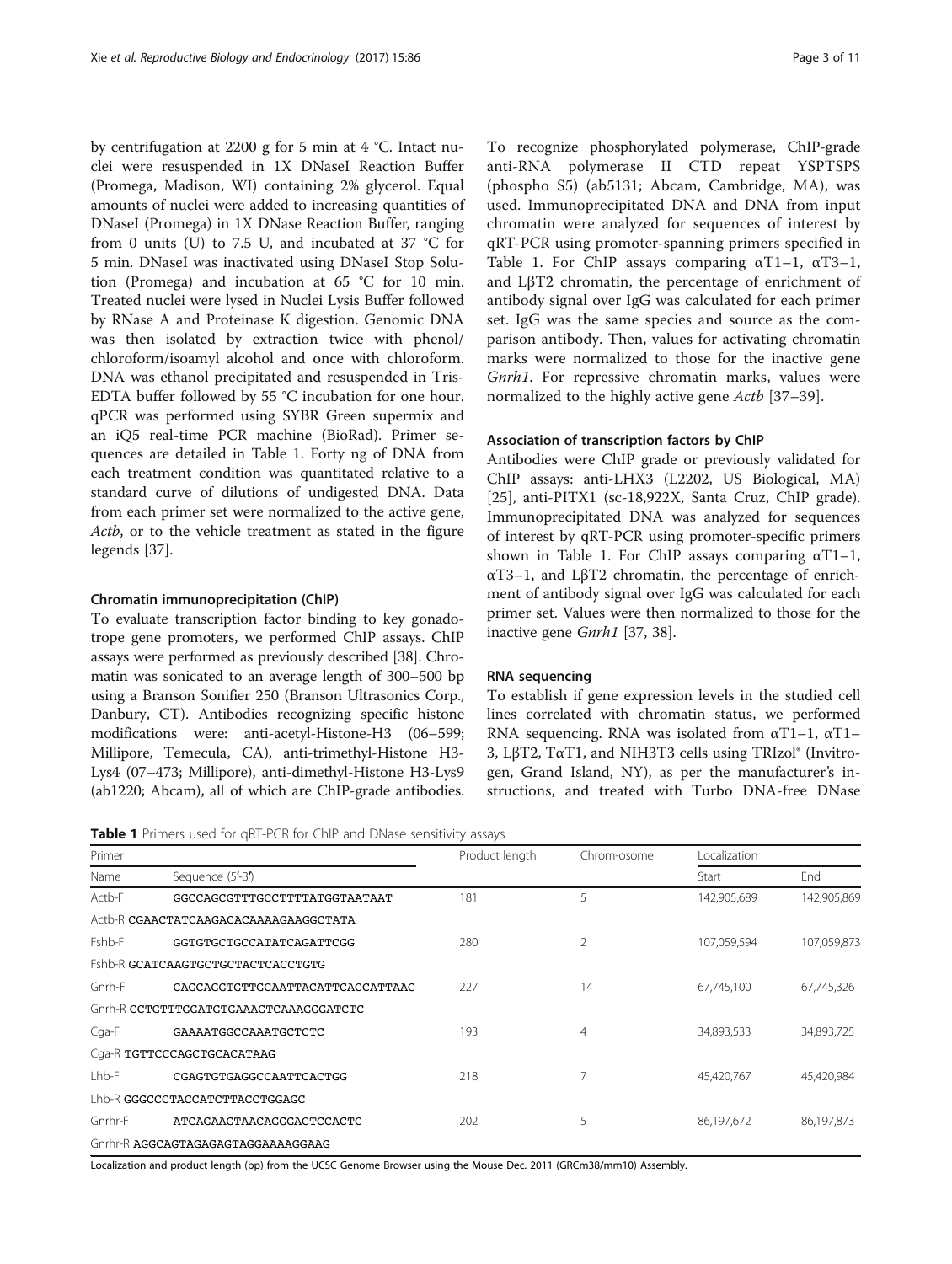<span id="page-3-0"></span>(Ambion, Life Technology, USA). The RNA integrity (RNA Integrity Number  $\geq$  9) and quantity was determined on the Agilent 2100 Bioanalyzer (Agilent, Palo Alto, CA, USA). cDNA libraries  $(n = 2)$  were created using the TruSeq™ RNA Sample Prep-v2 (Illumina, San Diego, CA), using the manufacturer's low-throughput protocol. Indexed samples were mixed at equal concentrations, four samples per lane, and sequenced using the HiSeq 2000 sequencer (Illumina). The resulting sequences were aligned to the mouse genome using the Illumina Consensus Assessment of Sequence and Variation (CASAVA) software program. qRT-PCR, sequencing, and alignment were performed by the UCSD BIOGEM Core facility supported by NIH grants P30 DK063491 and P30 CA023100. Thirty-six bp, single end sequencing of the five cell lines generated an average of 3.6 GB of sequencing data per sample with the following characteristics: NIH3T3: 852.2 Mbp, 23.67 million reads and passing filter % (PF%) of 75.6;  $\alpha$ T1–1: reads,  $\alpha$ T3–1: 933.2 Mbp, 25.92 million reads and PF% of 75.2; LβT2: 897.0 Mbp, 24.92 million reads and PF% of 67.8; and TαT1: 887.4 Mbp, 24.65 million reads and PF% of 70.7.

## Statistical analysis

All experiments were repeated independently at least three times. In the figures, the error bars represent the SEM. Data were analyzed by one or two-way ANOVA in GraphPad Prism 7 (La Jolla, CA). For all analyses, the result was considered significant if  $P \leq 0.05$ .

## Results

## Chromatin density on gonadotrope-specific genes during development

To confirm that the immortalized pituitary cell lines expressed the key pituitary lineage markers and provide direct quantitation of expression levels, we performed RNA sequencing. We found that all five of the cell lines expressed high levels of <sup>β</sup>-actin (Fig. 1a, Actb). As expected, the common gonadotrope hormone  $\alpha$  subunit, Cga, was expressed in all the gonadotrope lineage cell lines, as well as the thyrotrope cell line,  $T\alpha T1$  [\[15, 18](#page-9-0)], but not in NIH3T3 cells (Fig. 1a). The immature (αT3–1) and mature (LβT2) pituitary cell lines both expressed Gnrhr, whereas the gonadotrope marker, Lhb, was only expressed by LβT2 cells. The thyrotrope cell line TαT1 [\[18\]](#page-9-0) was the

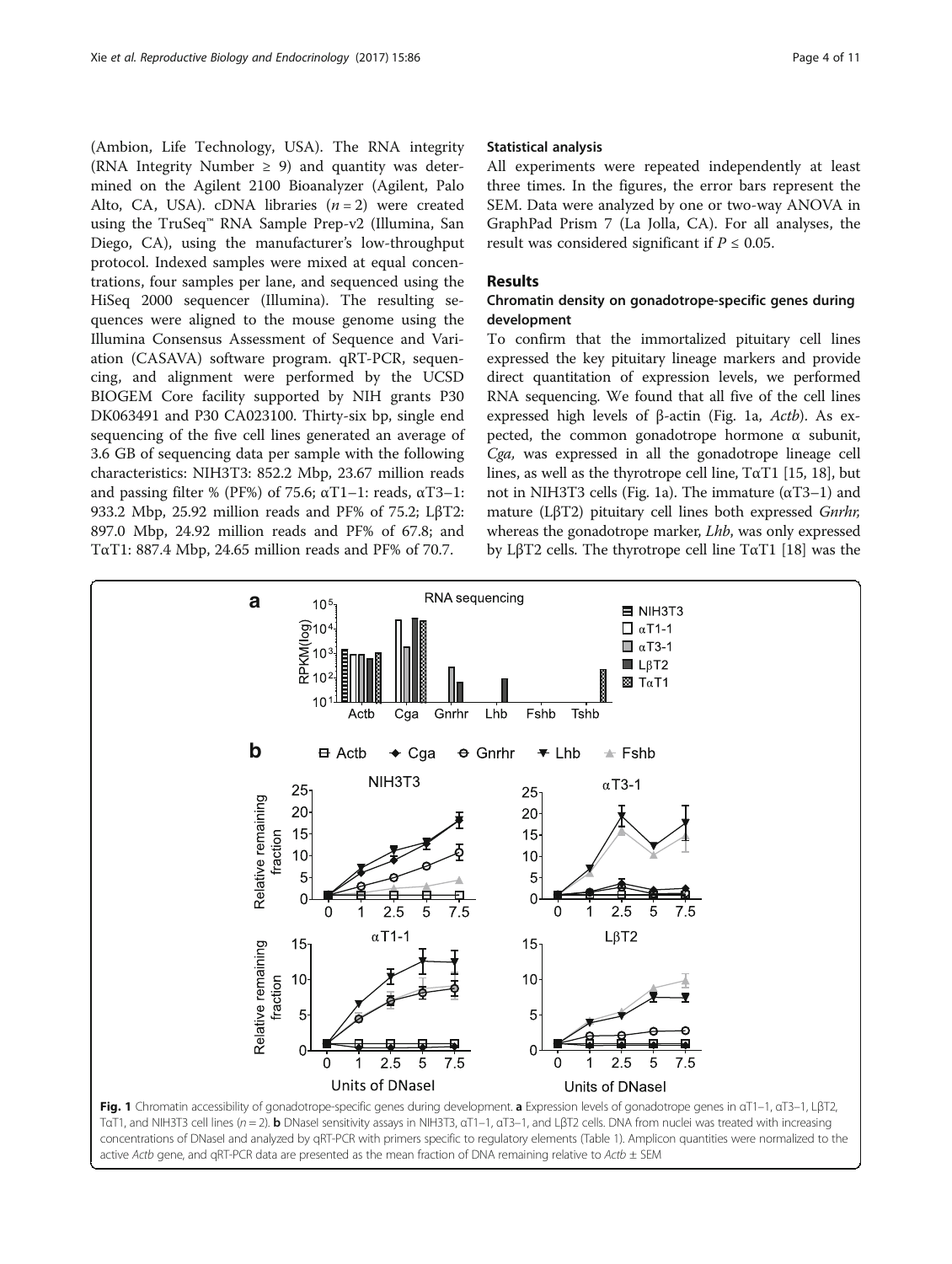only cell line studied expressing the thyrotrope marker Tshb, and did not express any of the gonadotrope-specific genes, other than the common α subunit, Cga (Fig. [1a](#page-3-0)). We did not detect Fshb in LβT2 cells, although these cells are known to express this mRNA as detected by the more sensitive method of qRT-PCR. Fshb is found at low levels that can be induced by activin treatment [[19,](#page-9-0) [40](#page-10-0), [41](#page-10-0)]. NIH3T3 cells were used as a negative control for pituitary gene expression (Fig. [1a\)](#page-3-0).

To determine if chromatin status correlates with expression of gonadotrope genes, we investigated the chromatin status by DNaseI sensitivity assay [\[42](#page-10-0)]. We focused on chromatin accessibility of Cga, Gnrhr, Lhb, and *Fshb* in the gonadotrope lineage cell lines  $\alpha$ T1–1, αT3–1, and LβT2, which represent different stages of gonadotrope development. NIH3T3 cells were used as a negative control. Actb (β-actin) is ubiquitously expressed in all the above cell lines, reflecting an open chromatin status, and was therefore used to normalize the DNaseI data (Fig. [1a and b,](#page-3-0) *Actb*). Three classes of chromatin accessibility have been determined by this assay: closed (repressed), poised, and open (active) [[43, 44](#page-10-0)]. One of the characteristics of chromatin is how dynamic its conformation is, and its capacity to compact and unfold. Thus, degrees of compaction and opening of the DNA are possible. Normalizing our data to the highly transcribed Actb allowed us to determine the relative DNaseI sensitivity of the studied gonadotrope genes. To reveal the degree of accessibility of the DNA, we used increasing amounts of DNaseI. As expected, we found that Cga, Lhb, and Gnrhr were much less sensitive to DNaseI treatment than Actb (Fig. [1b](#page-3-0)), which correlated with gene expression levels (Fig. [1a\)](#page-3-0). Unexpectedly, Fshb was sensitive to DNaseI treatment, although to a lesser extent than Actb (Fig. [1b](#page-3-0)). However this did not correlate with gene transcription (Fig. [1a\)](#page-3-0), supporting the importance of using more than one approach to study chromatin status to obtain a complete image of chromatin accessibility to transcription factors. Cga is the earliest gonadotrope expressed gene (E11.5 in the mouse embryo) and has high expression in the gonadotrope progenitor  $αT1-1$  cell line (Fig. [1a\)](#page-3-0). Consistent with this, we found an open chromatin structure in the promoter region of *Cga* in this cell line (Fig. [1b,](#page-3-0)  $\alpha$ T1–1). The chromatin states of all other later chromatin modifications of gonadotrope cell lines were repressed as evidenced by their structures being closed and resistant to DNaseI degradation (Fig. [1b,](#page-3-0)  $\alpha$ T1–1, *Fshb*, *Lhb* and *Gnrhr*). The immature gonadotrope cell-line αT3–1 expresses both Cga and Gnrhr (Fig. [1a\)](#page-3-0). In agreement with this, we determined the chromatin state of these genes to be open (Fig. [1b](#page-3-0), αT3-1). *Lhb* and *Fshb* are not expressed in the αT3–1 cells and have closed chromatin in this cell (Fig. [1a](#page-3-0)). Our data show that the chromatin of Lhb and Fshb started to shift from closed to poised in the LβT2 cells (Fig. [1b](#page-3-0), LβT2, Two-way ANOVA, followed by Sidaks multiple comparison,  $p > 0.01$  at 7.5 Units of DNaseI). The only partial opening of *Lhb* and *Fshb* in LβT2 cells is not surprising, as cells in culture are not in the tridimensional environment they experience in vivo and do not receive hormonal stimulation, as gonadotropes would in vivo, allowing them to fully activate expression of Lhb and Fshb.

## Chromatin modifications of gonadotrope-specific genes during development

Numerous modifications of chromatin and histones allow for successful recruitment of phosphorylated RNA polymerase II (phospho-Pol II), which is required to initiate transcription [\[10](#page-9-0)]. To determine if the opening of the chromatin in these cell lines correlates with a change in the acetylation and methylation signatures on the histones binding to the promoters and allows occupation with phospho-Pol II, we next performed ChIP assays. We used antibodies recognizing the activating histone modification marks histone H3 acetylation (H3Ac), and H3K4 trimethylation (H3K4Me3, Fig. [2\)](#page-5-0), as well as recruitment of phospho-Pol II [[38](#page-10-0), [44\]](#page-10-0). Although, Cga is highly expressed by all three gonadotrope lineages (Fig. [1a\)](#page-3-0), and the promoter is sensitive to DNaseI treatment (Fig. [1b](#page-3-0)), the active histone marks in all three cell lines were surprisingly little enriched as compared to *Gnrh1*, despite recruitment of phospho-Pol II and active transcription (Fig. [1a](#page-3-0) and [2a](#page-5-0)). This is unexpected and is possibly due to the chosen region of study of the Cga promoter. In agreement with both transcription levels of *Gnrhr*, and its promoter's sensitivity to DNaseI treatment, the *Gnrhr* regulatory region went from possessing very few active histone marks in  $\alpha$ T1–1, to highly enriched in these marks in  $\alpha$ T3–1 and LβT2 cells (Fig. [2\)](#page-5-0). In agreement with our findings using the DNaseI sensitivity assay, which found the Fshb promoter to be in a rather closed conformation (Fig. [1b\)](#page-3-0), this promoter exhibits only one of the chromatin marks of an open promoter (H3Ac), but does not bind phosphorylated polymerase II (Fig. [2](#page-5-0)). Finally, the chromatin status of Lhb is enriched in H3Ac and recruits phosphorylated polymerase II to the regulatory region somewhat in  $\alpha$ T3-1 and more strongly in LβT2, which correlated with transcription in LβT2 cells where it also exhibits enrichment of H3K4Me3 (Fig. [1a](#page-3-0) and [2](#page-5-0)).

To assess the epigenetic role of repression, we performed ChIP assays to analyze the repressive histone modifications H3K9Me2 and H3K27Me3 [\[45\]](#page-10-0). We found that one or both modifications were reduced with developmental maturation on the promoters of *Gnrhr* and *Lhb* (Fig. [3](#page-5-0)). *Gnrhr* loses both repressive marks in  $\alpha$ T3–1 and LβT2 cells, while *Lhb* has progressively reduced H3K27Me3 from  $\alpha$ T1–1 to  $\alpha$ T3–1 and finally LβT2 and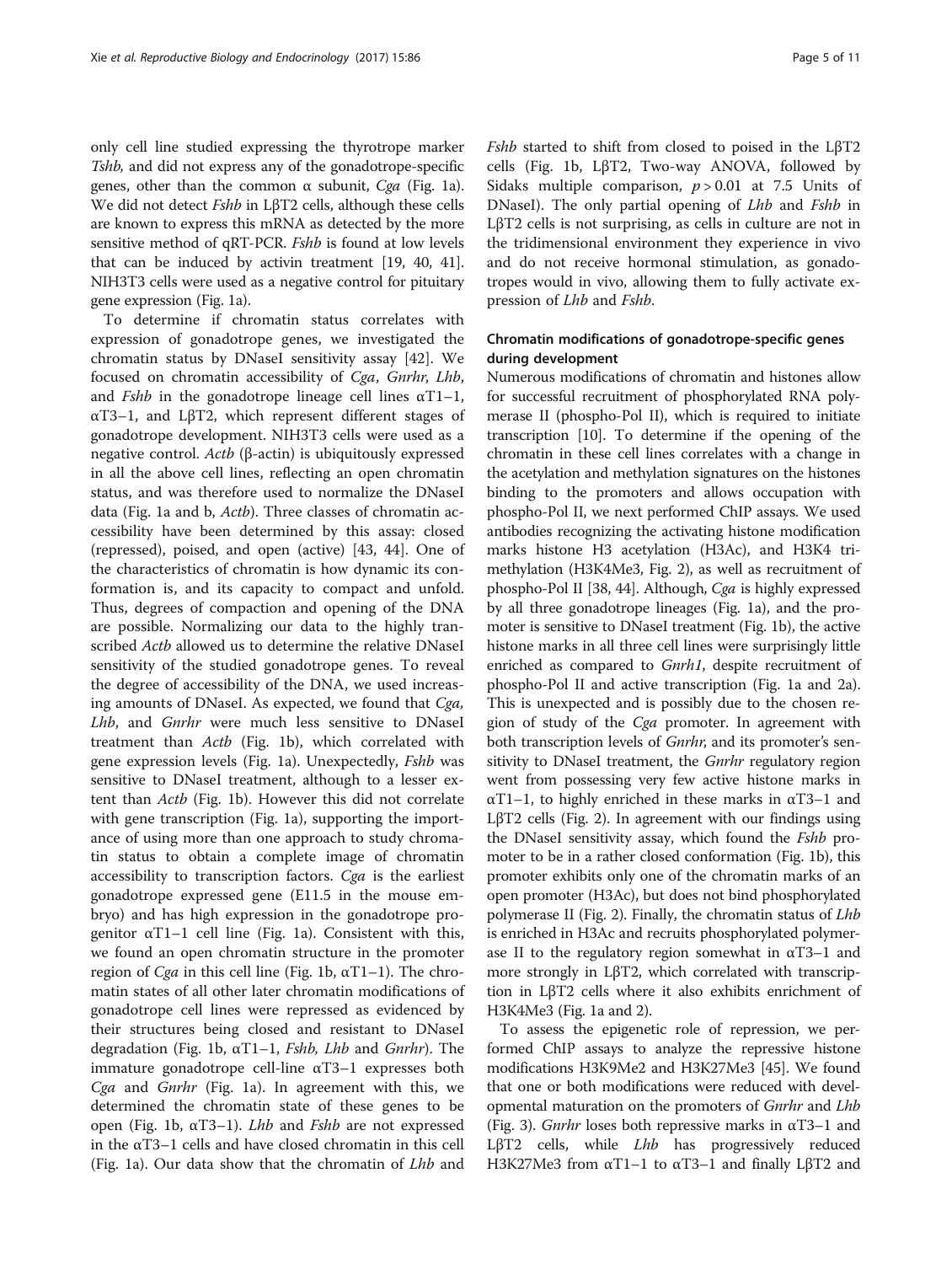<span id="page-5-0"></span>

trends toward lower H3K9Me2 in LβT2 cells (Fig. 3). Whereas no changes were observed on the *Fshb* promoter (Fig. 3).

## Sequential recruitment of developmental pituitary transcription factors to gonadotrope-specific promoters

Opening of the chromatin, along with activating histone modifications, promotes access to the chromatin of transcription factors. It has previously been shown that the known gonadotrope regulatory proteins PITX2 (Pitx2), SF1 (Nr5r1), and LHX3 (Lhx3) control expression of the mature gonadotrope markers Lhb, Fshb, and Gnrhr [[25,](#page-9-0) [46](#page-10-0), [47](#page-10-0)]. Using RNA sequencing, we show that these transcription factors are expressed in the gonadotrope lineage and thyrotrope cell lines, but not in NIH3T3



Actb and expressed as mean  $\pm$  SEM. Statistical analysis by one-way ANOVA followed by a Tukey post-hoc,  $* p < 0.05$ ,  $** p < 0.01$ , \*\*\*  $p < 0.001$ , as indicated by bar. n.s.: non-significant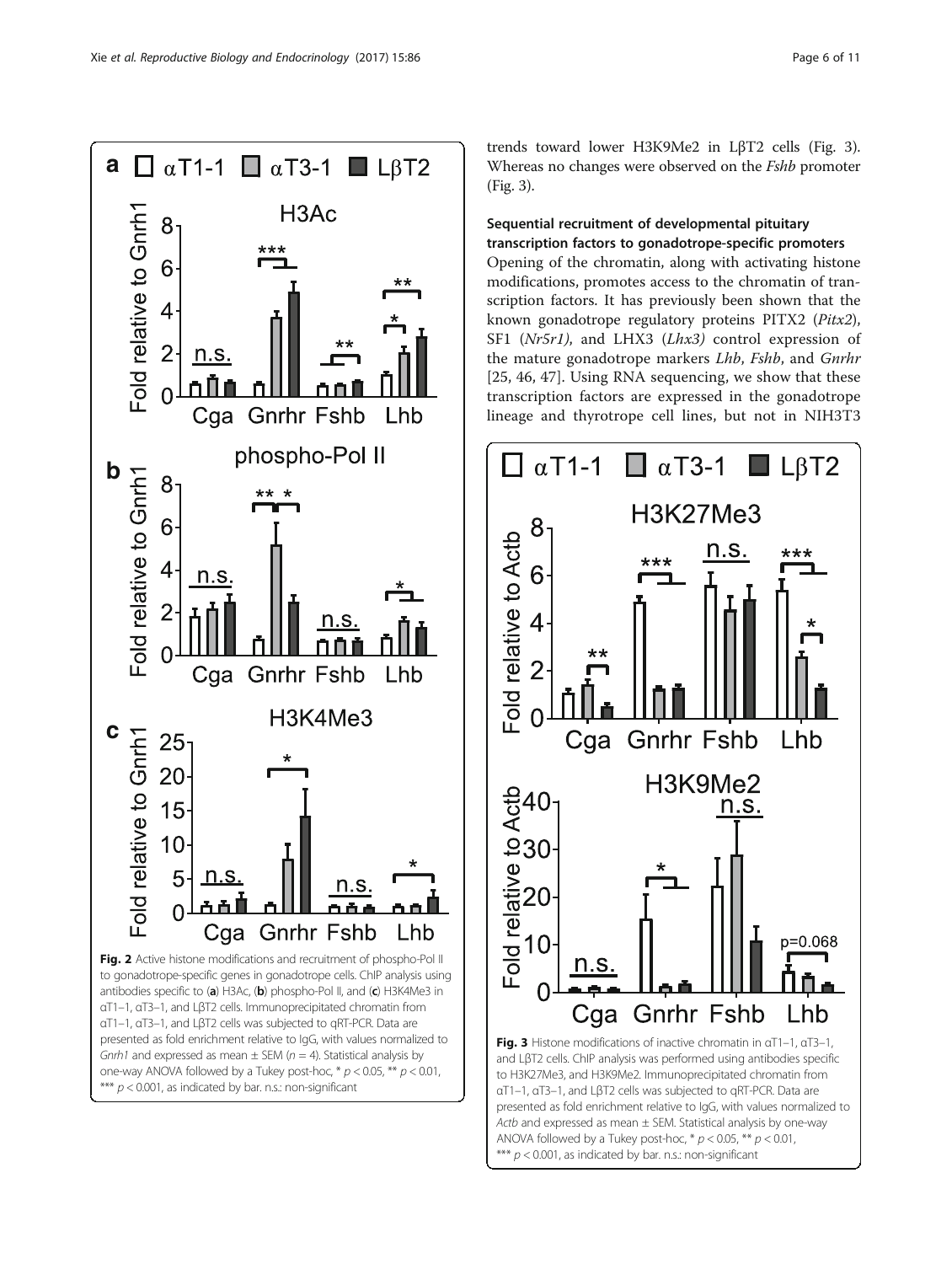cells (Fig. 4a). Appropriately, the gonadotrope-specific transcription factor SF1 is not expressed in thyrotropes (T $\alpha$ T1) or in the gonadotrope progenitor cells ( $\alpha$ T1–1). To test whether the gonadotrope-specific regulatory factors, LHX3 and PITX1, are associated with regulatory regions of gonadotrope promoters in any of the studied cell lines, we performed a ChIP analysis using LHX3 and PITX1 antibodies. ChIP analysis revealed that both transcription factors can bind on the gonadotrope terminal target genes (Fig. 4b, c). LHX3 is able to bind the promoter of Cga and Gnrhr, but neither Lhb nor Fshb exhibit binding by this method, at any of the stages of development (Fig. 4b, LHX3). PITX1 binds the gonadotrope-specific promoters Cga and Lhb, but not Gnrhr nor Fshb in this assay (Fig. 4c). This suggests the program of differentiation in these cells is not regulated simply by deacetylated histones [[48\]](#page-10-0), but more likely requires a timed balance of transcription factors, co-factors, histone modifications, DNA methylation, and/or networks to control the developmental gonadotrope gene expression program.

To extend this further, we asked if the final differentiation of the gonadotrope lineage cells required GnRH and/or activin treatment for the proper expression of mature gonadotrope genes. We serum starved LβT2 cells for 16 h then treated them for 4 h with 100 ng/ml GnRH ±25 ng/ml activin and assayed the chromatin status of the Lhb promoter for DNase sensitivity. Indeed, activin with or without GnRH treatment promoted Lhb promoter opening (Fig. 4d, Two-way ANOVA compared to vehicle,  $p > 0.05$  for activin at 2 and 5 units of DNaseI, and  $p > 0.01$  for activin + GnRH at 2 and 5 units of DNaseI,  $p < 0.05$  when comparing activin to acti-

 $vin + GnRH$ ). *Lhb* is known to be induced by either GnRH or activin [[23\]](#page-9-0). In contrast, these treatments did not change chromatin opening of the already opened Cga and Gnrhr promoters and could not change the chromatin status of Fshb (data not shown).

## **Discussion**

Elucidation of the molecular and cellular mechanisms underlying pituitary development and cellular specification is critical to our understanding of reproduction and infertility. Herein, we used three immortalized pituitary cell lines, which have been shown to model many aspects of developing gonadotropes [\[15, 20](#page-9-0), [49\]](#page-10-0). It is clear that epigenetic regulation of chromatin is key in correct gene expression and cellular maturation. In this study, we present data showing that pituitary gonadotrope cell lines reveal epigenetic programming that allows the sequential expression of pituitary hormone genes in differentiation (Fig. [5](#page-7-0)).

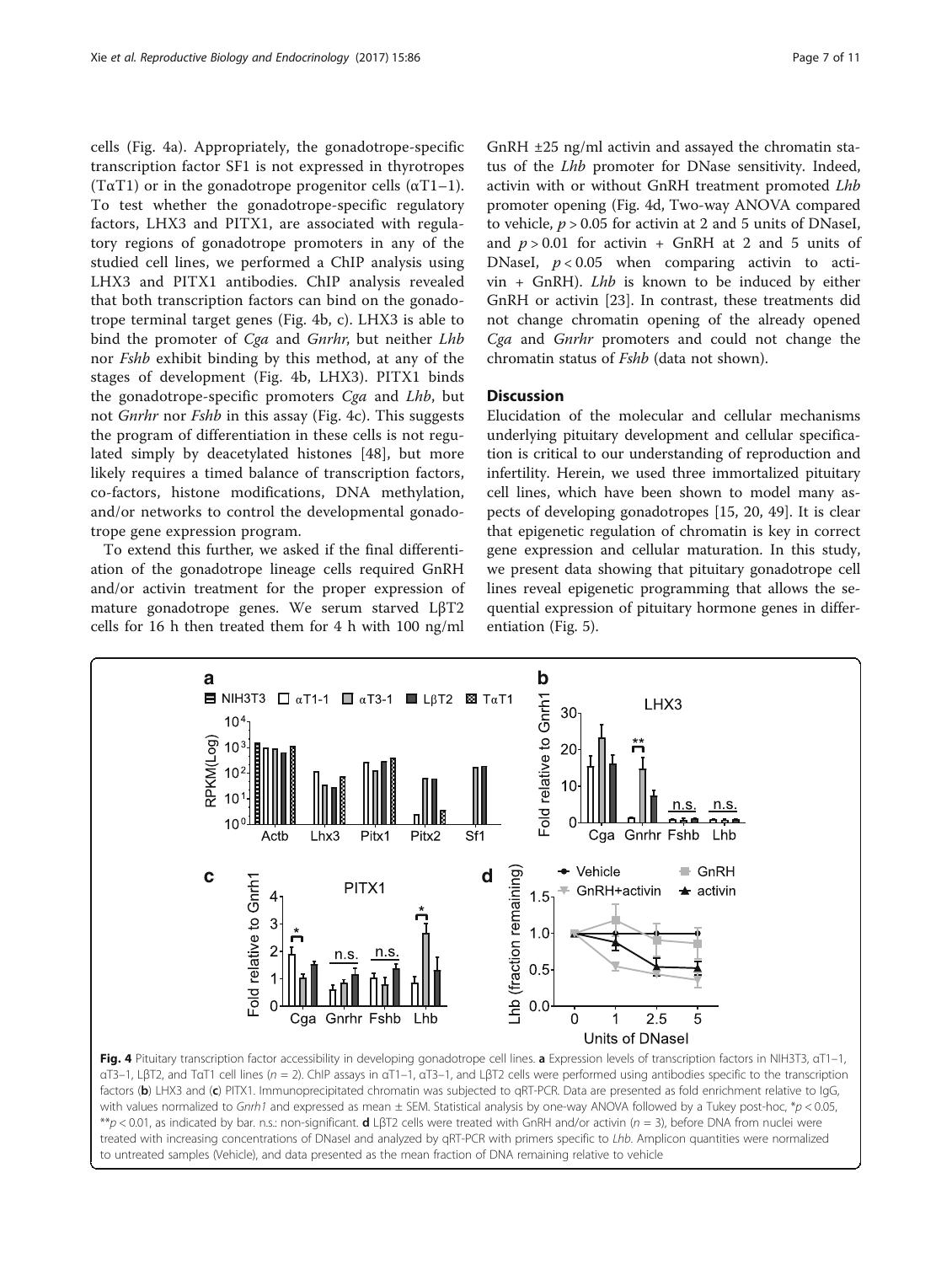<span id="page-7-0"></span>

The anterior pituitary has five different endocrine cell types: gonadotropes, lactotropes, corticotropes, thyrotropes, and somatotropes. Until now, no efficient method has been established to isolate live gonadotropes for in vitro cell culture. We have previously used the Ribotag technique, which allows selection of ribosomeassociated mRNAs of specific cell-types, to isolate gonadotrope mRNAs and process them for qRT-PCR [[50, 51\]](#page-10-0). However, as we were interested in comparing effects of hormone treatments and transcription factors on chromatin status, we performed this study in model gonadotrope cell lines. We used the developmentally staged gonadotrope cell lines, progenitor αT1–1, immature αT3–1, and mature LβT2 cell models to address the epigenetic regulation status of gonadotrope-specific genes (Cga, Gnrhr, Fshb, and Lhb) during gonadotrope maturation.

Studies of the chromatin state of Cga shows that it is open at a very early stage represented by  $αT1-1$  cells, while *Gnrhr* chromatin opens at an immature developmental stage represented by  $\alpha$ T3-1. These correlate directly with recruitment of phospho-Pol II and mRNA expression (Fig. 5). The *Lhb* and *Fshb* genes only begin to show relaxation of chromatin status in the more developmentally mature cell lines,  $αT3-1$  and LβT2. This

opening of the chromatin correlates with the appearance of positive, and loss of negative, histone modifications, which correlates with specific gene expression. We found that both Gnrhr and Lhb, though not Fshb, have progressive increases in phospho-Pol II, H3Ac and/or H3K4Me3, as well as a loss of H3K27Me3 and/or H3K9Me2 from the progenitor αT1–1 and immature αT3–1, to the mature LβT2 (Fig. 5). This partial correlation between chromatin state and gene transcript levels was recently described in  $\alpha$ T1–1,  $\alpha$ T3–1, and L $\beta$ T2 cells, where Laverriere et al. were unable to detect Fshb and found the *Lhb* promoter to be equally sensitive to DNaseI treatment in αT1–1, αT3–1, and LβT2, despite transcription of Lhb specifically in LβT2 cells [\[5](#page-9-0)]. Interestingly, despite lack of *Fshb* transcription in the mouse fibroblast cell line, NIH3T3, our DNaseI sensitivity assay found the *Fshb* regulatory region to be relatively sensitive to DNaseI. DNaseI Chip-seq of NIH3T3 cells has been done previously and is available on the USCS genome browser (consulted July 25, 2017). The deposited data set was generated using a different DNaseI protocol from ours, using a single DNaseI concentration, and showed the *Fshb* and *Lhb* regulatory regions to be in relatively closed conformations. However, by comparing chromatin status and transcription factor occupancy of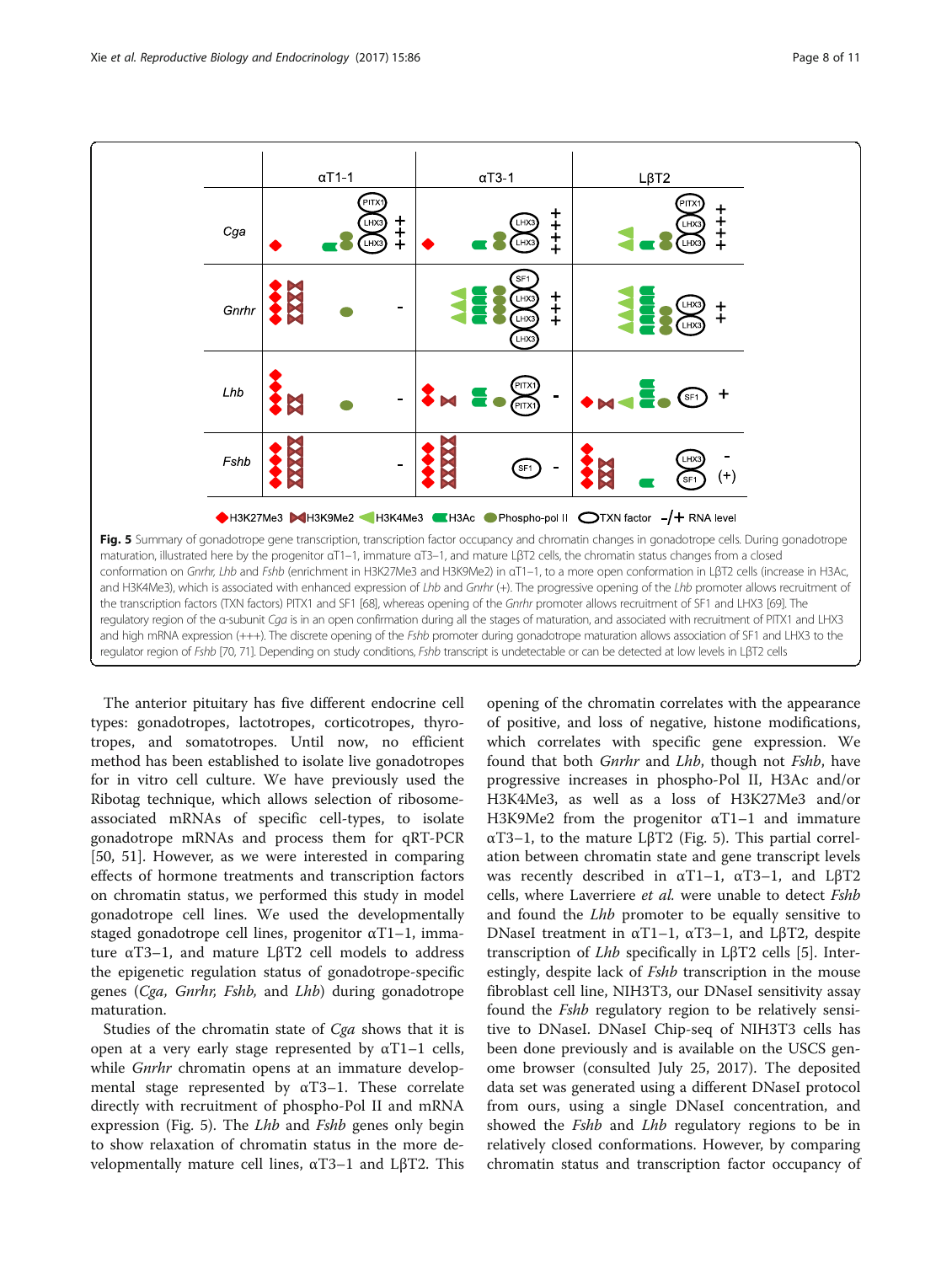the *Fshb* regulatory region of numerous studies deposited on the USCS genome browser, we found the upstream region of *Fshb* to be able to bind transcription factors including REST (repressor element-1 silencing transcription factor), which is a known repressor of tran-scription [[52\]](#page-10-0). Thus, it is very likely that the DNaseI sensitivity of the *Fshb* regulatory region, in NIH3T3 cells in our assay, shows some degree of opening. In addition, approximately 1 Kb upstream of the transcriptional start site of Fshb is a SINE repeat [\[53\]](#page-10-0), which can allow expression in many different cell lines, and thus could confer a DNaseI sensitive region upstream of the Fshb gene. Interestingly, a SINE repeat has been found within intron 1 of the pig *Fshb* gene, which affects *Fshb* expression and reproductive function in pigs [[54](#page-10-0)]. It will therefore be of interest in future studies to address the role of the SINE repeats upstream of the mouse *Fshb* transcription start site, to determine if these also impact Fshb expression in gonadotrope cell lines.

As expected, Cga, which is highly transcribed in all three cell lines, did not have significant differences between the cell lines in histone modifications or phospho-Pol II occupation. Although we and others [\[5](#page-9-0)] did not detect *Fshb* mRNA in any of the three studied cell lines without using highly sensitive qRT-PCR or activin treatment, Fshb does start to gain H3Ac histone modifications in LβT2 cells as well. Since Fshb is detected at low levels, and only using qRT-PCR in LβT2 cells [[55](#page-10-0)], it is not unexpected that histone modifications may reflect a less active status (Fig. [5](#page-7-0)). We believe that the low expression of Fshb in LβT2 cells is due to the relatively simple milieu in which the cell lines are maintained, in comparison to the broad range of stimuli and hormones received by gonadotropes in vivo. The low expression of Fshb is possibly mediated by HDAC. It was previously shown that a GnRH treatment or inhibition of HDACs in αT3–1 cells allowed rapid expression of both *Lhb* and *Fshb* [\[56\]](#page-10-0). This confirms that  $\alpha$ T3–1 cells possess all of the required transcriptional machinery to initiate expression of *Lhb* and *Fshb*, but removal of HDACs, particularly HDAC4 from these promoters is required to actively transcribe Lhb and Fshb [[56\]](#page-10-0). Based on this, we hypothesized that hormonal treatment of LβT2 cells would allow opening of the chromatin of these genes. Thus, we treated L $\beta$ T2 cells with activin  $\pm$ GnRH. Indeed, activin significantly promoted Lhb promoter opening in LβT2 cells with or without GnRH, however we were unable to detect opening of the *Fshb* promoter in any of the studied conditions (not shown). As GnRH alone was inefficient in opening the chromatin of the Lhb promoter, perhaps due to the tonic as opposed to pulsatile treatment or the single time point of a 4-h exposure. GnRH does induce *Lhb* gene expression but may act without further opening the chromatin.

Prior studies have shown that an increase in GnRH pulse frequency favors Lhb expression [[57, 58\]](#page-10-0), while a decrease favors Fshb gene expression [\[59](#page-10-0)–[61\]](#page-10-0). To further our understanding of chromatin status of gonadotrope genes, and their response to hormone treatment, it will be of interest to expand the presented studies using Chip-seq, which allows the study of enhancers as well as other regulatory regions, in combination with ATACseq, a technique which has been shown to be more precise than H3K27Ac in identifying active promoters [[62\]](#page-10-0).

To establish the relationship between molecular and epigenetic mechanisms in gonadotropes, we investigated the accessibility of the transcription factors, LHX3, and PITX1, to bind gonadotrope-specific gene promoters in the studied cell lines [\[63](#page-10-0)–[67](#page-10-0)]. Interestingly, the regulatory proteins PITX1/2, SF1, and LHX3 were all present in the intermediate gonadotrope cell line  $(\alpha T3-1)$ , and some even in  $\alpha$ T1–1 (PITX1/2, and LHX3). By comparing chromatin status and transcription factor access to the chromatin, our data indicate that LHX3 is important in early and maintained expression of Cga. In agreement with previous studies [\[25](#page-9-0), [31](#page-9-0)], the opening of the Gnrhr promoter in αT3–1 cells allowed increased association of LHX3 with the promoter, whereas the increased opening of the Lhb promoter correlated with recruitment of PITX1 (Fig. [5](#page-7-0)) [[68](#page-10-0)]. In our hands, the *Fshb* promoter was in a rather closed configuration, not allowing detectable association of transcription factors with this gene.

## Conclusion

Our data show exciting new evidence of gonadotropespecific chromatin changes taking place during development using immortalized model gonadotrope cell lines. Although the cell lines utilized remain an in vitro system, representative of developing gonadotrope cell lines, we show a progressive opening of the gonadotropespecific gene promoters, Cga, Gnrhr, Lhb, and Fshb in these model cell lines and demonstrate that these promoters are not only controlled by developmental transcription factors, but also by epigenetic mechanisms that include the modulation of chromatin structure, and histone modifications.

#### Abbreviations

Actb: Beta actin; Cga: Glycoprotein hormones or αGSU; ChIP: Chromatin immunoprecipitation; E: Embryonic day; FSH: Follicle-stimulating hormone; Fshb: FSH beta subunit; GnRH: Gonadotrope-releasing hormone; GnRHR: Gonadotropin-releasing hormone receptor; H3Ac: H3 acetylation; H3K4: Histone H3-lysine 4; H3K4Me3: H3K4 trimethylation; HDAC: Histone deacetylases; LH: Luteinizing hormone; Lhb: LH beta subunit; phospho-Pol II: phosphorylated polymerase II; SF1: Steroidogenic Factor 1 or Nr5a1

#### Acknowledgements

The authors thank Crystal Trang for her assistance with this work and Dr. Dorota Skowronska-Krawczyk for assistance with UCSC databases.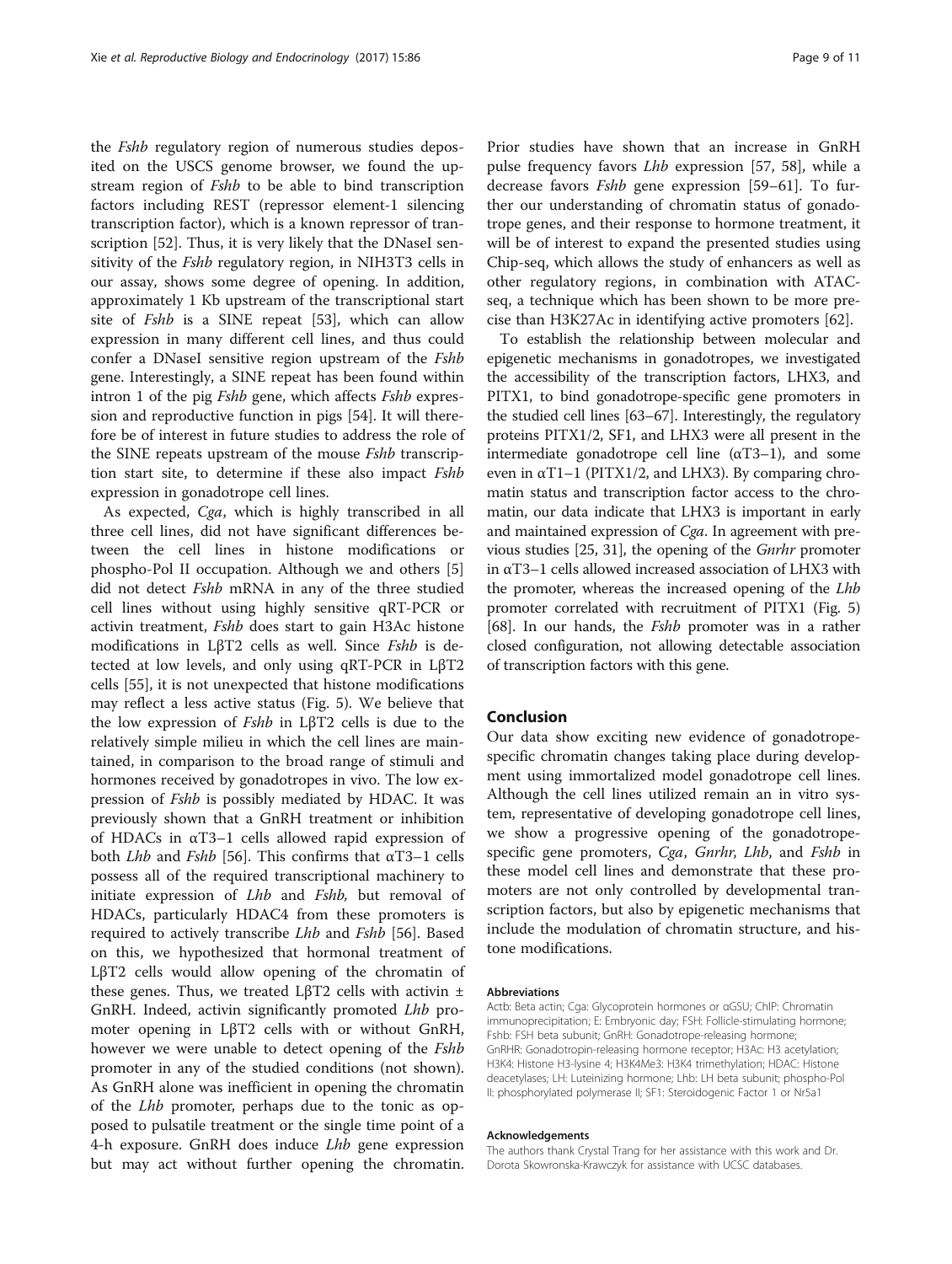## <span id="page-9-0"></span>Funding

This work was supported by NIH grants R01 HD085267, R01 HD072754, and R01 HD020377 (to P.L.M.) and by NICHD/NIH P50 HD012303 as part of the National Centers for Translational Research in Reproduction and Infertility (P.L.M.). P.L.M. was partially supported by P30 DK063491, P42 ES101337, and P30 CA023100. H.X. was partially supported by T32 HD007203 and F32 HD070579. H.M.H. was partially supported by K99 HD084759. A.K.I. was partially supported by F32 HD058427 and T32 DK007494. M.J.B. was partially supported by F32 HD058460 and T32 HD007203. Funding sources had no role in this work.

#### Availability of data and materials

The datasets generated and analyzed during the current study are accessible through GEO Series accessionnumber GSE104513 [\(https://](https://www.ncbi.nlm.nih.gov/geo/query/acc.cgi?acc=GSE104513) [www.ncbi.nlm.nih.gov/geo/query/acc.cgi?acc=GSE104513\)](https://www.ncbi.nlm.nih.gov/geo/query/acc.cgi?acc=GSE104513).

#### Authors' contributions

HX, HMH, and PLM wrote the manuscript. HX, AKI, MJB, HMH, and PLM designed the experiments, analyzed the data and discussed the results. HX, AKI, MJB, CN, and MJS performed the experiments. All authors read and approved the final version of the manuscript.

#### Ethics approval and consent to participate

Not applicable

#### Consent for publication

Not applicable

#### Competing interests

The authors declare that they have no competing interests.

#### Publisher's Note

Springer Nature remains neutral with regard to jurisdictional claims in published maps and institutional affiliations.

#### Author details

<sup>1</sup>Department of Reproductive Medicine, Center for Reproductive Science and Medicine, University of California, 9500 Gilman Drive La Jolla, San Diego, CA 92093-0674, USA. <sup>2</sup>Illumina Inc, 5200 Illumina Way, San Diego, CA 92122, USA. <sup>3</sup>Foley and Lardner LLP, 402 West Broadway, Suite 2100, San Diego, CA 92101, USA.

#### Received: 28 March 2017 Accepted: 4 October 2017 Published online: 24 October 2017

#### References

- 1. Simmons DM, Voss JW, Ingraham HA, Holloway JM, Broide RS, Rosenfeld MG, et al. Pituitary cell phenotypes involve cell-specific Pit-1 mRNA translation and synergistic interactions with other classes of transcription factors. Genes Dev. 1990;4:695–711.
- 2. Scully KM, Rosenfeld MG. Pituitary development: regulatory codes in mammalian organogenesis. Science. 2002;295:2231–5.
- Japon MA, Rubinstein M, Low MJ. In situ hybridization analysis of anterior pituitary hormone gene expression during fetal mouse development. J Histochem Cytochem. 1994;42:1117–25.
- 4. Hsieh J, Gage FH. Chromatin remodeling in neural development and plasticity. Curr Opin Cell Biol. 2005;17:664–71.
- Laverriere JN, L'Hote D, Tabouy L, Schang AL, Querat B, Cohen-Tannoudji J. Epigenetic regulation of alternative promoters and enhancers in progenitor, immature, and mature gonadotrope cell lines. Mol Cell Endocrinol. 2016; 434:250–65.
- Li B, Carey M, Workman JL. The role of chromatin during transcription. Cell. 2007;128:707–19.
- 7. Sims RJ 3rd, Nishioka K, Reinberg D. Histone lysine methylation: a signature for chromatin function. Trends Genet. 2003;19:629–39.
- 8. Gross DS, Garrard WT. Nuclease hypersensitive sites in chromatin. Annu Rev Biochem. 1988;57:159–97.
- 9. Shewchuk BM, Asa SL, Cooke NE, Liebhaber SA. Pit-1 binding sites at the somatotrope-specific DNase I hypersensitive sites I, II of the human growth hormone locus control region are essential for in vivo hGH-N gene activation. J Biol Chem. 1999;274:35725–33.
- 10. Venkatesh S, Workman JL. Histone exchange, chromatin structure and the regulation of transcription. Nat Rev Mol Cell Biol. 2015;16:178–89.
- 11. Heintzman ND, Stuart RK, Hon G, Fu Y, Ching CW, Hawkins RD, et al. Distinct and predictive chromatin signatures of transcriptional promoters and enhancers in the human genome. Nat Genet. 2007;39:311–8.
- 12. Hsieh J, Nakashima K, Kuwabara T, Mejia E, Gage FH. Histone deacetylase inhibition-mediated neuronal differentiation of multipotent adult neural progenitor cells. Proc Natl Acad Sci U S A. 2004;101:16659–64.
- 13. Siebzehnrubl FA, Buslei R, Eyupoglu IY, Seufert S, Hahnen E, Blumcke I. Histone deacetylase inhibitors increase neuronal differentiation in adult forebrain precursor cells. Exp Brain Res. 2007;176:672–8.
- 14. Windle JJ, Weiner RI, Mellon PL. Cell lines of the pituitary gonadotrope lineage derived by targeted oncogenesis in transgenic mice. Mol Endocrinol. 1990;4:597–603.
- 15. Alarid ET, Windle JJ, Whyte DB, Mellon PL. Immortalization of pituitary cells at discrete stages of development by directed oncogenesis in transgenic mice. Development. 1996;122:3319–29.
- 16. Lew D, Brady H, Klausing K, Yaginuma K, Theill LE, Stauber C, et al. GHF-1 promoter-targeted immortalization of a somatotropic progenitor cell results in dwarfism in transgenic mice. Genes Dev. 1993;7:683–93.
- 17. Pernasetti F, Spady TJ, Hall SB, Rosenberg SB, Givens ML, Anderson S, et al. Pituitary tumorigenesis targeted by the ovine follicle-stimulating hormone beta-subunit gene regulatory region in transgenic mice. Mol Cell Endocrinol. 2003;203:169–83.
- 18. Yusta B, Alarid ET, Gordon DF, Ridgway EC, Mellon PL. The thyrotropin βsubunit gene is repressed by thyroid hormone in a novel thryrotrope cell line, mouse TαT1 cells. Endocrinology. 1998;139:4476–82.
- 19. Pernasetti F, Vasilyev VV, Rosenberg SB, Bailey JS, Huang H-J, Miller WL, et al. Cell-specific transcriptional regulation of FSHβ by activin and GnRH in the LβT2 pituitary gonadotrope cell model. Endocrinology. 2001;142:2284–95.
- 20. Graham KE, Nusser KD, Low MJ. LβT2 gonadotroph cells secrete follicle stimulating hormone (FSH) in response to activin A. J Endocrinol. 1999;162:R1–5.
- 21. Bailey JS, Rave-Harel N, Coss D, McGillivray SM, Mellon PL. Activin regulation of the follicle-stimulating hormone β-subunit gene involves Smads and the TALE homeodomain proteins Pbx1 and Prep1. Mol Endocrinol. 2004;18: 1158–70.
- 22. Barnhart KM, Mellon PL. The orphan nuclear receptor, steroidogenic factor-1, regulates the glycoprotein hormone α-subunit gene in pituitary gonadotropes. Mol Endocrinol. 1994;8:878–85.
- 23. Coss D, Thackray VG, Deng CX, Mellon PL. Activin regulates luteinizing hormone beta-subunit gene expression through smad-binding and homeobox elements. Mol Endocrinol. 2005;19:2610–23.
- 24. Corpuz PS, Lindaman LL, Mellon PL, Coss D. FoxL2 is required for activin induction of the mouse and human follicle-stimulating hormone β-subunit genes. Mol Endocrinol. 2010;24:1037–51.
- 25. McGillivray SM, Bailey JS, Ramezani R, Kirkwood BJ, Mellon PL. Mouse GnRH receptor gene expression is mediated by the LHX3 homeodomain protein. Endocrinology. 2005;146:2180–5.
- 26. Xie H, Hoffmann HM, Meadows JD, Mayo SL, Trang C, Leming SS, et al. Homeodomain proteins SIX3 and SIX6 regulate gonadotrope-specific genes during pituitary development. Mol Endocrinol. 2015;29:842–55.
- 27. Steger DJ, Hecht JH, Mellon PL. GATA-binding proteins regulate the human gonadotropin α-subunit gene in placenta and pituitary gland. Mol Cell Biol. 1994;14:5592–602.
- 28. Rosenberg SB, Mellon PL. An Otx-related homeodomain protein binds an LHβ promoter element important for activation during gonadotrope maturation. Mol Endocrinol. 2002;16:1280–98.
- 29. Harris AN, Mellon PL. The basic helix-loop-helix leucine zipper transcription factor USF is a key regulator of SF-1 gene expression in pituitary gonadotrope and steroidogenic cells. Mol Endocrinol. 1998;12:714–27.
- 30. Breen KM, Thackray VG, Coss D, Mellon PL. Runt-related transcription factors impair activin induction of the follicle-stimulating hormone beta-subunit gene. Endocrinology. 2010;151:2669–80.
- 31. Schang AL, Granger A, Querat B, Bleux C, Cohen-Tannoudji J, Laverriere JN. GATA2-induced silencing and LIM-homeodomain protein-induced activation are mediated by a bi-functional response element in the rat GnRH receptor gene. Mol Endocrinol. 2013;27:74–91.
- 32. Zubair M, Ishihara S, Oka S, Okumura K, Morohashi K. Two-step regulation of Ad4BP/SF-1 gene transcription during fetal adrenal development: initiation by a Hox-Pbx1-Prep1 complex and maintenance via autoregulation by Ad4BP/SF-1. Mol Cell Biol. 2006;26:4111–21.